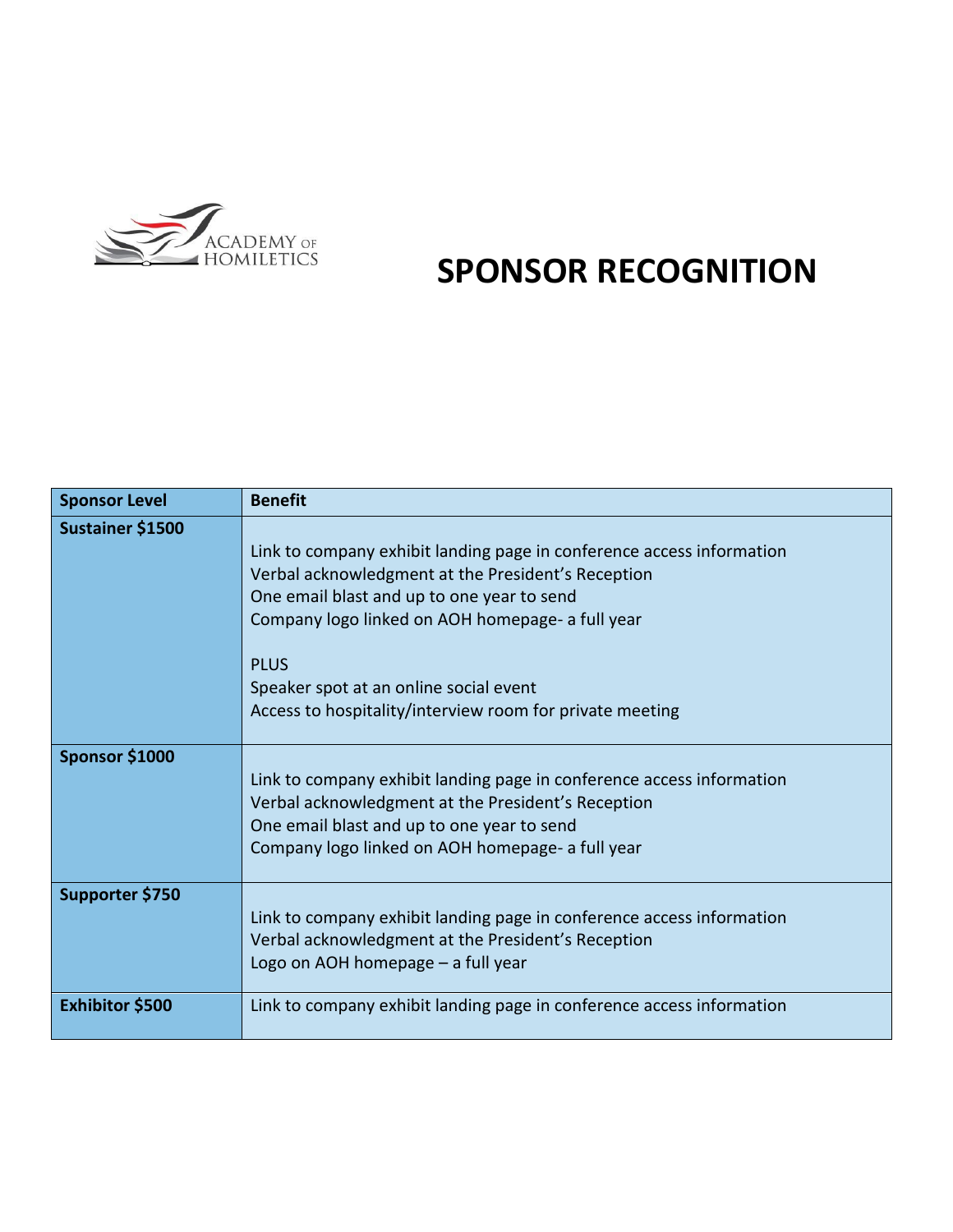

#### *Academy of Homiletics Sponsor Information Sheet*

| Name of Company               |                 |  |
|-------------------------------|-----------------|--|
| <b>Primary Contact Person</b> |                 |  |
| <b>Mailing Address:</b>       |                 |  |
|                               |                 |  |
|                               | City            |  |
|                               | <b>State</b>    |  |
|                               | Zip/Postal Code |  |
|                               | Country         |  |
| Phone Number(s)               |                 |  |
| <b>Fax Number</b>             |                 |  |
| <b>Email Address</b>          |                 |  |

My organization would like to sponsor the Academy of Homiletics Annual Meeting with the amount of \$

Please send donation with your official logo by November 1, 2020. Checks should be made payable to the Academy of Homiletics.

Send this form and payment to:

Academy of Homiletics C/O Danny Roman-Gloro, Treasurer Asbury Theological Seminary-Florida Dunnam Campus 8401 Valencia College LN Orlando, FL 32825

Email a copy of this form and logo to:

Courtney Murtaugh AOH Sponsor Coordinator [courtneymurtaugh@gmail.com](mailto:courtneymurtaugh@gmail.com)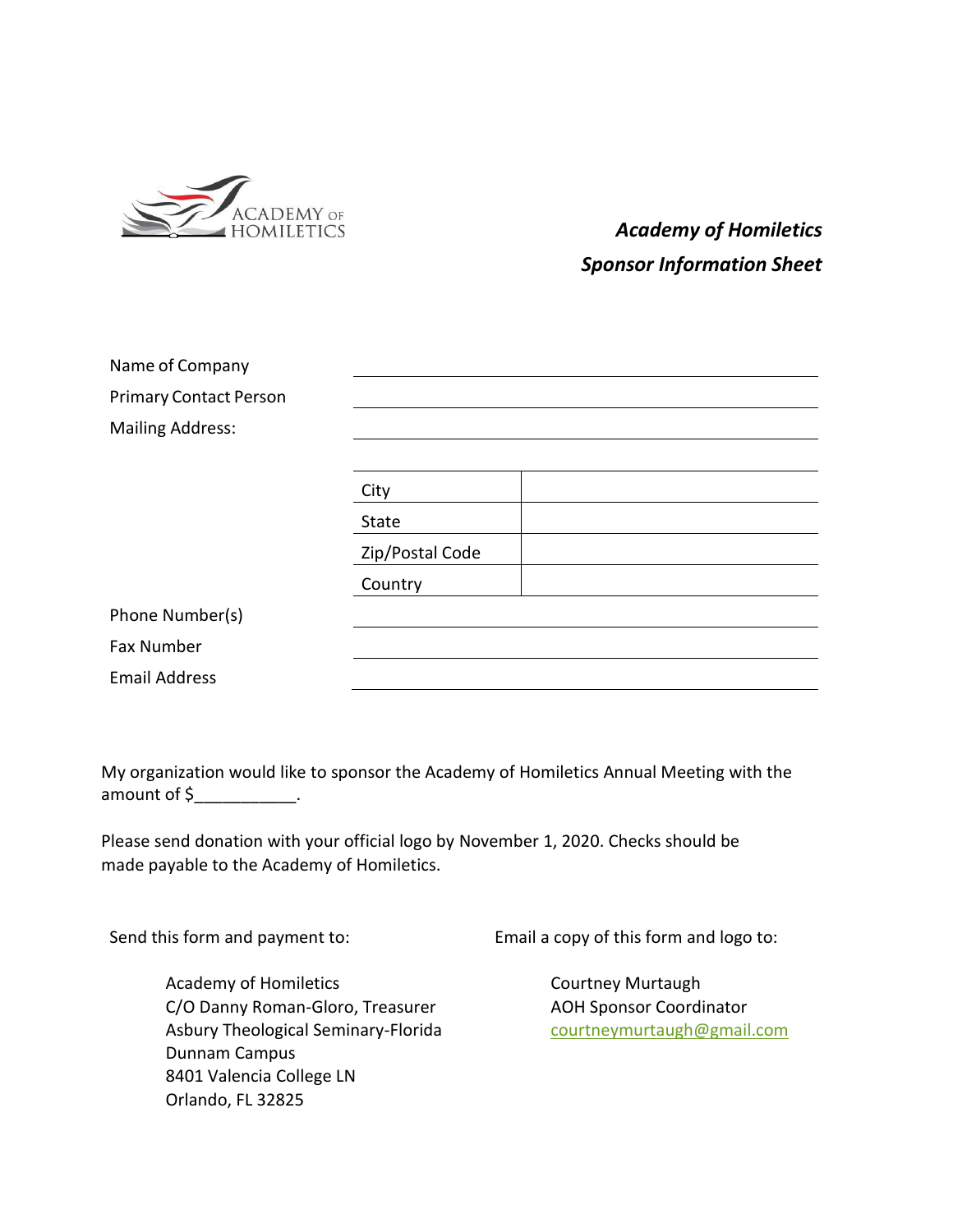

## Single Title Exhibit Service

This service will allow a company, an Academy member or visitor to display a single copy of a title and an order form for that title at a common table at the Academy Meeting. Up to five titles may be included from an individual author or publisher. Fees will apply per title.

Please include an online order code on the order forms so that conference attendees can purchase your books online. Multiple order forms should be included with each book.

Fees:

• \$50.00 per book for books. If you have any questions, please contact Susan McGurgan at smcgurga@nd.edu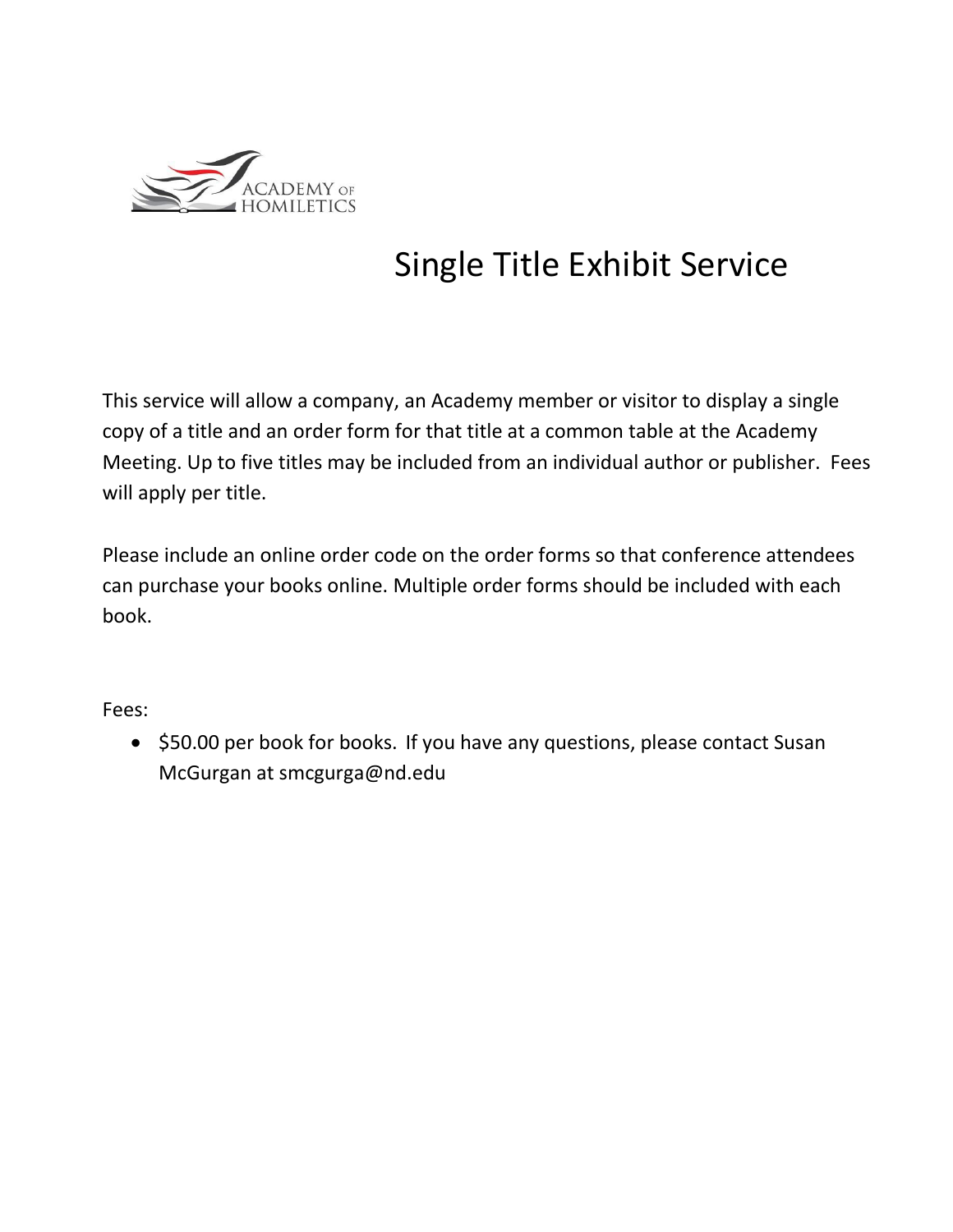

### Single Book Exhibitor Form

| Name of Company               |                 |
|-------------------------------|-----------------|
| <b>Primary Contact Person</b> |                 |
| <b>Mailing Address:</b>       |                 |
|                               |                 |
|                               | City            |
|                               | <b>State</b>    |
|                               | Zip/Postal Code |
|                               | Country         |
| Phone Number(s)               |                 |
| <b>Fax Number</b>             |                 |
| <b>Email Address</b>          |                 |

Please reserve \_\_ space (s) for me in the exhibit area. (\$50.00 USD Funds for each book). Fees due November 1, 2020. Checks should be made payable to the Academy of Homiletics.

Send this form and payment to:

Email a copy of this form to:

Academy of Homiletics C/O Danny Roman-Gloro, Treasurer Asbury Theological Seminary-Florida Dunnam Campus 8401 Valencia College LN Orlando, FL 32825

Susan McGurgan AOH Exhibit Coordinator [smcgurga@nd.edu](mailto:smcgurga@nd.edu)